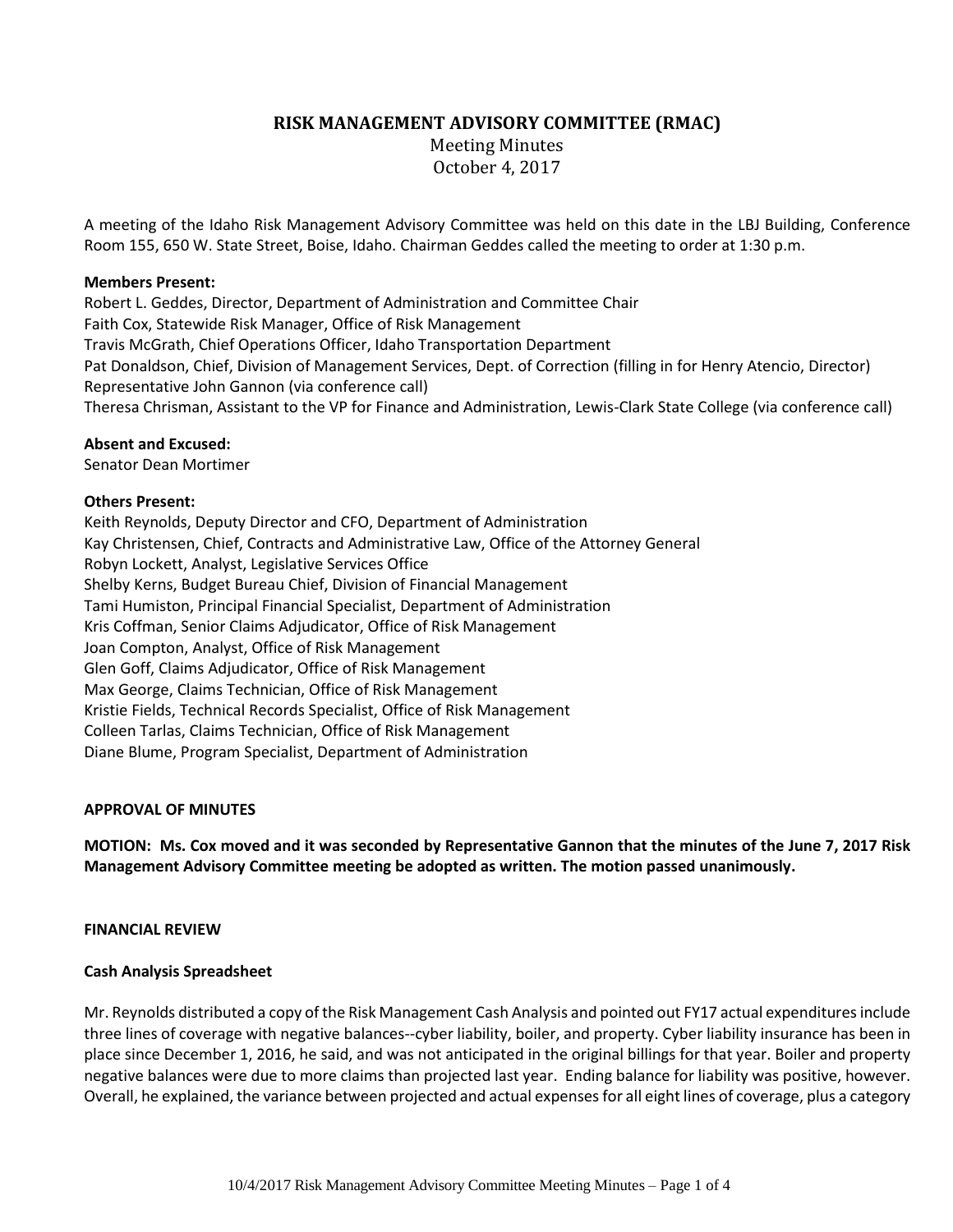for miscellaneous, was negative \$613,028. Claims for all lines of coverage are paid out of the same fund, but are accounted for separately for federal reporting purposes and for transparency showing how the different coverages are billed.

Cyber liability premiums were collected for the first time in FY18 which will nearly offset the deficit from the year prior. Boiler, with a negative 20% discrepancy in FY17 is still in the red for FY18, and property receipts for FY18 will bring FY17's negative balance in the positive. At the last meeting, he recalled, the committee was briefed on the great renewal rate the state received for FY18. If not for that, he said, the program would have remained in a negative position.

Billing amounts have been established for FY19 to insure ending balances for each of the lines of coverage are at the reserve level, as projected by the state's actuary. In the past when a year closed with a high cash balance, billings were reduced for the following year, he explained, and when there was a low cash balance, billings were increased. Changes in reserve levels can also affect agency billing rates.

# **UPDATE FROM THE STATEWIDE RISK MANGER**

## **Fiscal Years 2015, 2016, and 2017 Claims Overview**

Ms. Cox distributed a report illustrating for FY17, FY16, and FY15 the number of claims made against the state, the number of open claims, number of claims in litigation, and the amount paid to date for the six core lines of coverage-- Liability, Cyber Liability, Auto Liability, Major Property, Boiler and Machinery, and Crime/Employee Bond. Also included were two lines of optional core coverages--Auto Physical Damage and Inland Marine. Results show there has been an increase in auto liability claims, auto physical damage claims, and property claims. Typically, the state averages about 100 property claims per year but in FY17 there were 137, due to severe winter. Weather was also the cause of increased auto liability claims.

Some claims from past years are still in litigation, she pointed-out. This is because once a tort claim is filed the individual has up to two years to file a lawsuit. The type of liability claims handled by the state are typically very complex and can potentially remain open for up to about eight years.

## **Property Renewal Update (Changes and Improvements)**

At itslast meeting, Ms. Cox recalled, the committee discussed moving to another broker—Alliance. However, the change was not made because Alliance was unable to remove AIG from its primary layer of insurance carriers, as required by the committee. Consequently, she approached the state's current broker, Travelers, explaining the state was not satisfied with its policy and recognized there are other options. Travelers came back with significant and positive changes in the property line.

She distributed a synopsis of those changes including the addition of Green Buildings and Submersibles/Pumps coverages agencies wanted. Overall, there was an increase in the span of coverage, plus a 30% decrease in overall cost. Premiums were reduced from \$2.5 million to \$1.8 million on property and included earthquake coverage which allowed the state to eliminate a separate policy it had for earthquakes. This saved an additional \$80,000. The rate for boiler was renegotiated, as well, reducing costs another \$80,000.

#### **Experience Rating for Liability, Property and Auto Property Damage**

Ms. Cox pointed out that one of her objectives this year is to come up with an experience-rated model that would allow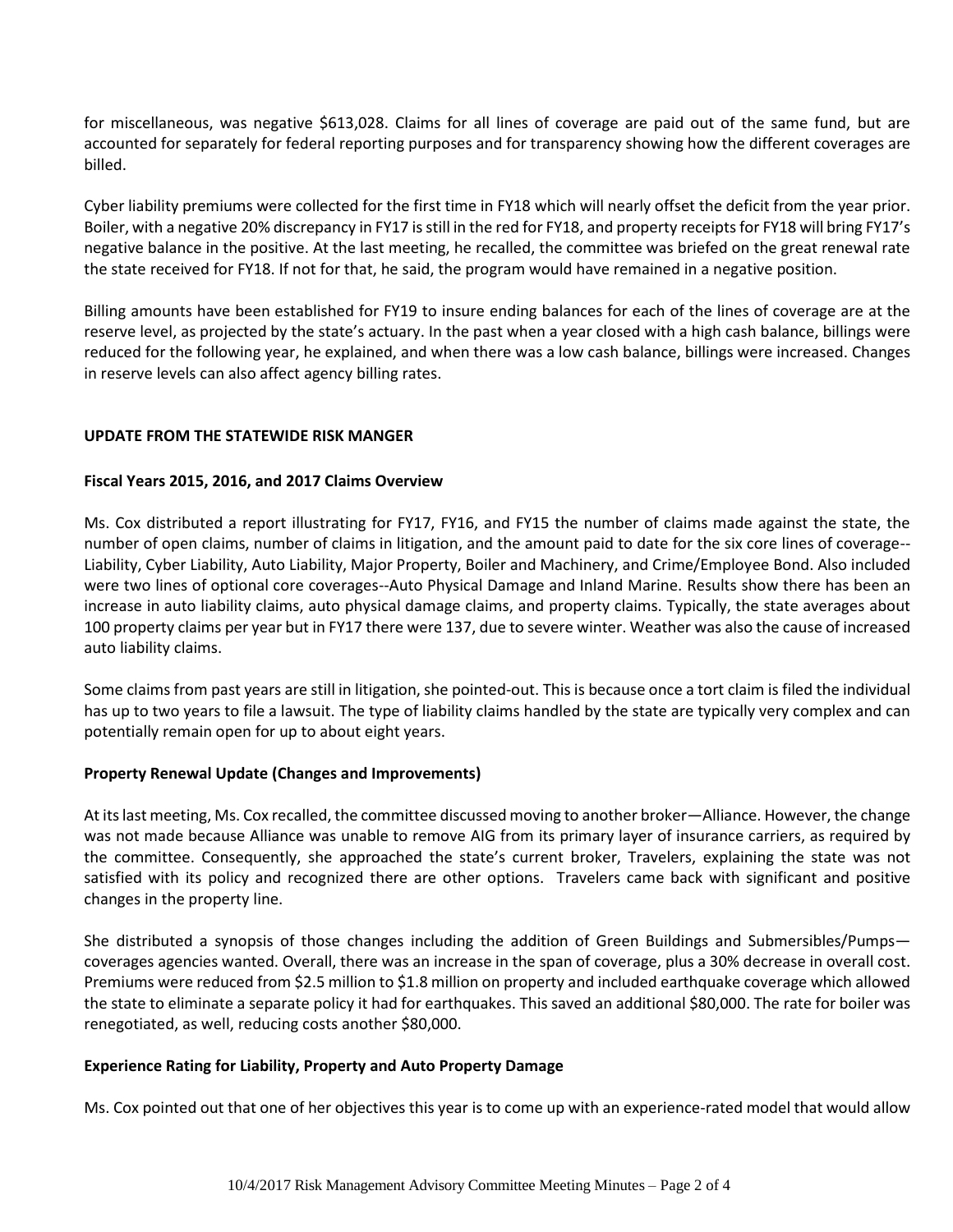the program to charge agencies extra for increased loss. In the past, Risk Management pooled the state as a single entity. Her intent, she said, is to identify a method that would not cause hardship on those agencies impacted, but would motivate change and promote loss control. While at a State Risk Insurance Management Association (STRIMA) conference recently, she learned about allocating costs. For example, the method must be understandable to agencies, be fair and objective, and it must promote budget stability so there are no ups and downs. It should be designed so that agencies are responsive to their own losses, and both exposure and experience must be measured. Right now, the state only measures exposure although most states measure experience, as well, she said.

The model she came up with gauges experience by loss ratio. For example, if an agency had a loss-ratio between 75% and 100% there would be a 10% experience rating charge. If it had a loss ratio between 100% and 125% the agency would receive a 20% experience rate surcharge. For loss ratios above 125%, a 30% rate surcharge would be assessed. Agencies under 75% loss ratio would see an experience credit reduction in their charges.

She distributed documents showing agency billing projections for FY19 for Liability, Property, and Auto Physical Damage to illustrate which agencies would be impacted positively or negatively should premiums be based on both exposure and experience. The experience component will be refined better in the future, she said. Ratings for liability utilize a 10 year span, property a 5-year period, and auto physical damage 3 years. Total experience has been collected for auto physical damage and four years has been collected so far for property and liability.

Mr. Reynolds clarified the intent is not to implement this change in billings for FY19 but to start discussing it with agencies and soliciting input a year prior to implementation. There is a wider policy question involved in that some agencies' missions are inherently more likely to have claims such as Correction and Idaho State Police, for example. Consequently, the proposed billing method caps total impact at 30% he said.

# **Subrogation Update (Auto Property Damage)**

Ms. Cox reminded the group that in FY18 the legislature approved funding for a much-needed new position in the Office of Risk Management—the first one in at least 16 years. A temporary employee was already working on subrogation cases and it was evident that this effort had a very big impact. Since the beginning of FY18, the state has been averaging about \$30,000 per month in collections.

## **Cyber Insurance Reserve**

When initially approached on projections for cyber liability insurance, the state's actuary indicated there was no good model to follow at this time, she continued. Nevertheless, the actuary suggested the probability of one cyber loss per eight years with a recommended reserve of \$103,000. When questioned if this reserve amount is sufficient when the state has a \$1 million deductible per incident, the actuary suggested the reserve could be built up to a third of the deductible over the next three years.

Idaho has already had one breach within the first six months of coverage, she said, and given what other states are reporting, she is not confident in the actuary's projections. Mr. Reynolds explained a reserve is meant to represent liability the state has on that line of coverage for that date, and he agreed it seems contrary to reserve only \$103,000 for this line of coverage. Consequently, the FY18 premium billing will include an amount to start building up the reserve. Mr. McGrath spoke in support of the reserve accrual citing constant cyber threats to state agencies.

It was discussed at one time, Mr. Geddes said, that the reserve could be built up to a point where the state could selffund this coverage. Ms. Cox replied that it would be in the best interest of the state to self-fund, like the state currently